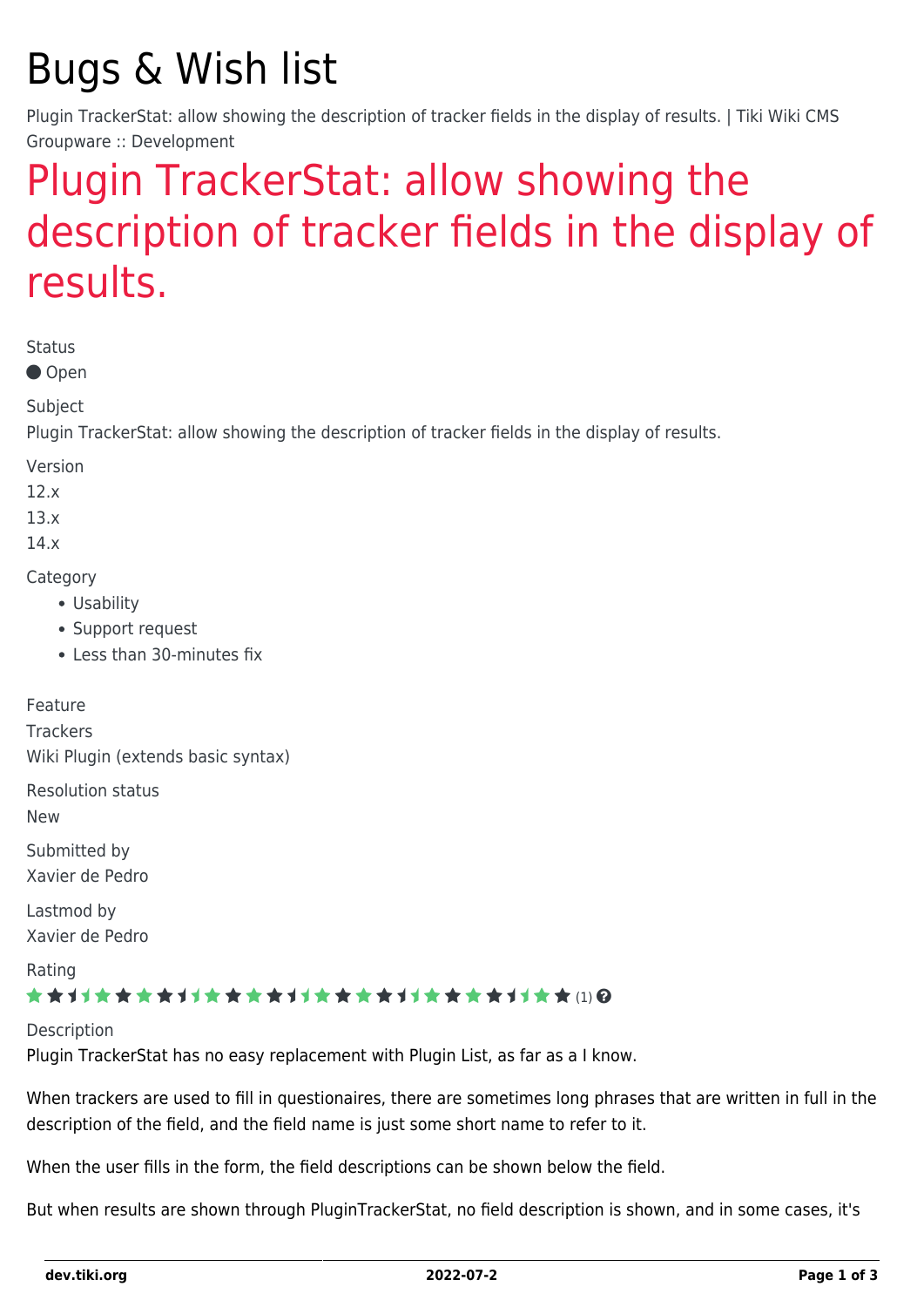hard to understand the answers without the full text shown in the description of the field.

This could be solved with a param to optionally display the field descriptions in the Plugin TrackerStat.

See it reproduced here: See it reproduced here: <http://xavi-9794-5637.show.tikiwiki.org/tiki-index.php#contentvotingsystem-2> u: admin p: 12345 field: 12 How many days?

|                | 833.33 | $\lt$ - $>$ |
|----------------|--------|-------------|
| 10             | 833.33 | $\lt$ – $>$ |
| $\overline{2}$ | 833.33 | $\lt$ - $>$ |

-

How many days is almost meaningless here at result-display time. The description of the field needs to be shown also: "How many days did you attend last year to the weeksly meetings of hte organization?"

Importance 4 Easy to solve? 7 Priority 28 Demonstrate Bug (Tiki 19+) Please demonstrate your bug on show2.tikiwiki.org Version: trunk ▼ [Create show2.tikiwiki.org instance](#page--1-0) Ticket ID 5638 Created Monday 20 April, 2015 21:34:50 GMT-0000 by Xavier de Pedro LastModif Monday 20 April, 2015 21:44:49 GMT-0000

## Comments

### Attachments

| filename | <b>created</b> | hits<br>$\sim$ | comment | version<br>_____ | filetype |
|----------|----------------|----------------|---------|------------------|----------|
|          |                |                |         |                  |          |